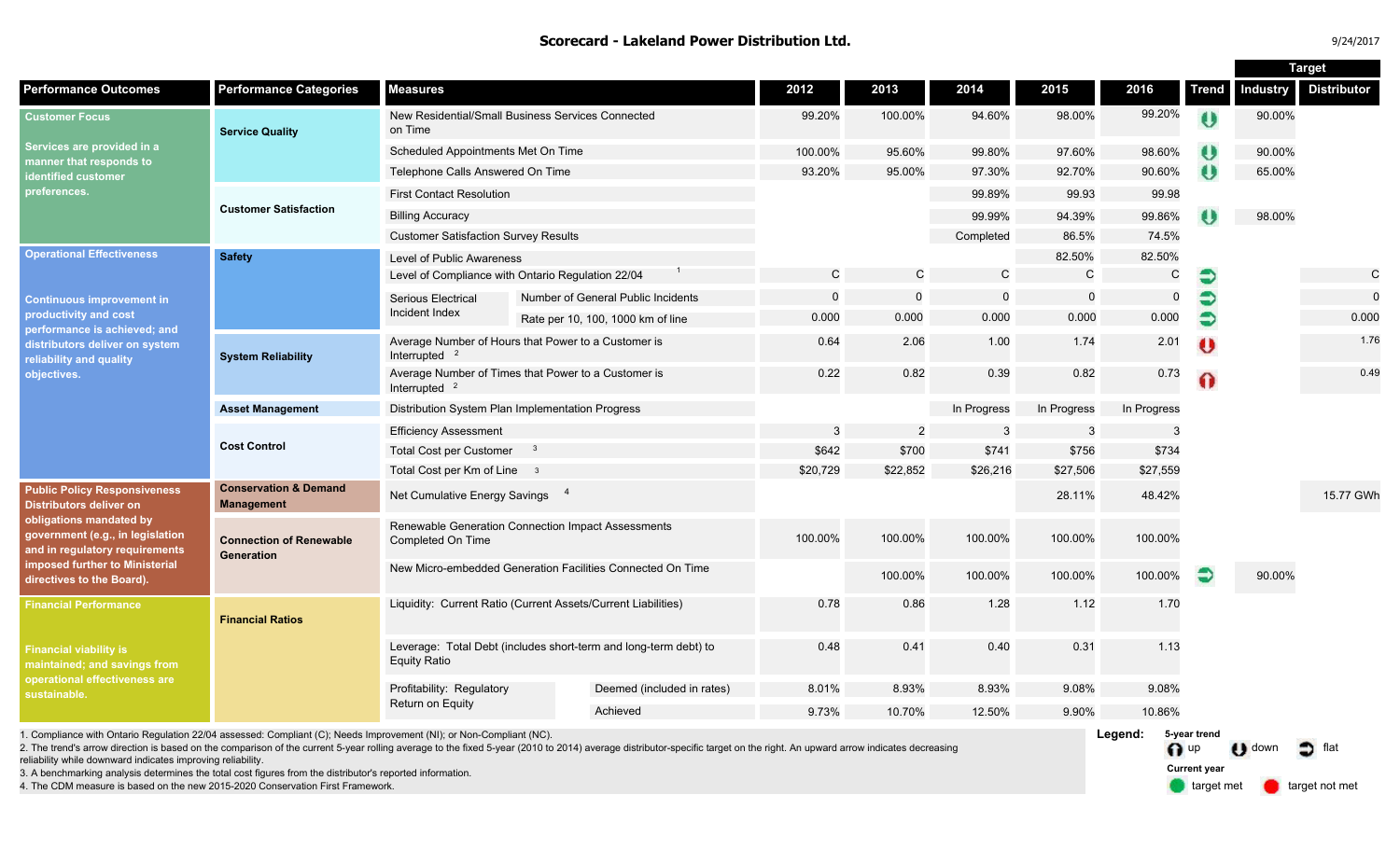# **2016 Scorecard Management Discussion and Analysis ("2016 Scorecard MD&A")**

The link below provides a document titled "Scorecard - Performance Measure Descriptions" that has the technical definition, plain language description and how the measure may be compared for each of the Scorecard's measures in the 2016 Scorecard MD&A: **http://www.ontarioenergyboard.ca/OEB/\_Documents/scorecard/Scorecard\_Performance\_Measure\_Descriptions.pdf** 

### **Scorecard MD&A - General Overview**

• 2016 saw the continuance of meeting targets for the majority of performance indicators for Lakeland Power (LPDL). LPDL's internal drivers focus on safety and customer service including reliability. Capital projects focus on the improvement of the distribution system leading to system reliability while customer service focus is on improved customer interaction all while managing costs.

### **Service Quality**

#### •**New Residential/Small Business Services Connected on Time**

In 2016, Lakeland Power Distribution Ltd. (LPDL) connected 99.2% (118 out of 119 customers) of residential and small business customers (those utilizing connections under 750 volts) to its system within the five-day timeline prescribed by the Ontario Energy Board (OEB). This is a 1.2% improvement from the previous year and above the OEB-mandated threshold of 90%. The increase over the previous year was the result of improved tracking and scheduling systems. LPDL continues to update our work process and management system to maintain the OEB mandated threshold.

### • **Scheduled Appointments Met On Time**

LPDL scheduled 592 appointments with its customers in 2016 to complete work requested by customers, read meters, reconnect, or otherwise necessary to perform. LPDL met 98.6% of these appointments on time which significantly exceeds the industry target of 90% and was a 1% improvement over last year. This can beattributed to a continued commitment to maintain the industry target by continuing to update our work management systems and work processes.

#### •**Telephone Calls Answered On Time**

In 2016, LPDL's customer contact center agents received close to 16,500 calls from its customers, an average of 65 calls per working day. 90.6% of these calls were answered by an agent in 30 seconds or less, which is a slight decrease from last year at 92.7%. This result continues to significantly exceed the OEB-mandated target of 65%. LPDL has seen success in promoting online self-serve features, internal process improvements and increased customer preference to contact Lakeland Power via email.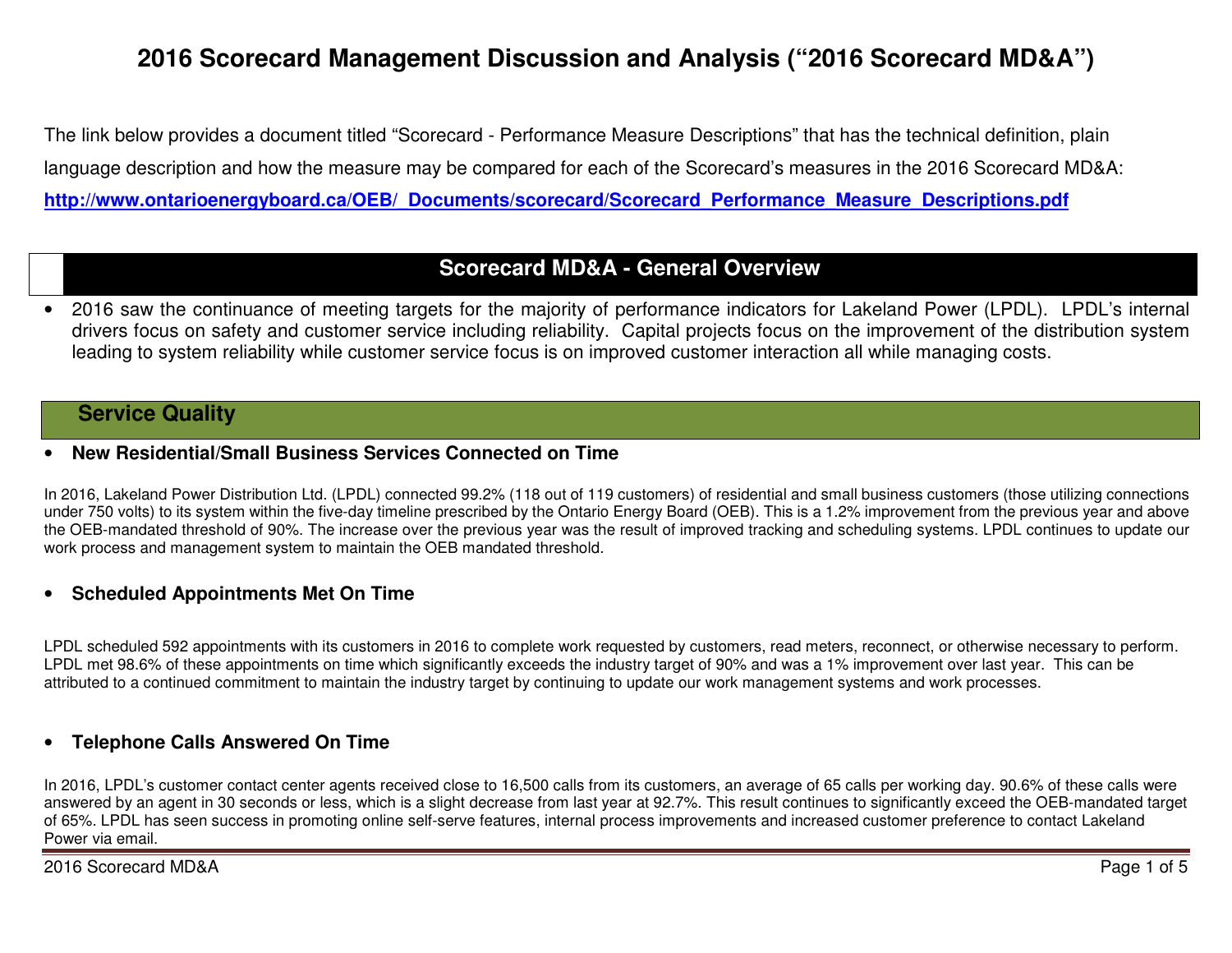#### •**First Contact Resolution**

First Contact Resolution can be measured in a variety of ways and further regulatory guidance is necessary in order to achieve meaningful comparable information across electricity distributors. The OEB plans to review information provided by electricity distributors over the next few years and implement a commonly defined measure for these areas in the future.

For LPDL, First Contact Resolution was measured based on calls taken and emails received by customer contact center agents, calls elevated to a supervisor for response and OEB complaints logged by customers. In 2016, LPDL customer contact center agents answered over 17,500 customer inquiry calls and emails. Only 3 inquiries were escalated to a supervisor for response when the customer was not satisfied with the CSR's response. Although it is recognized that some of the inquiries are customers making contact more than once about a given inquiry, the limited number of escalated calls equates to a reported First Contact Resolution of over 99%. LPDL will strive for continued success with First Contact Resolution by identifying areas in customer service improvements through our Customer Service Surveys.

#### •**Billing Accuracy**

In 2016, LPDL issued more than 162,000 bills and achieved a billing accuracy of 99.9%, an increase of 5.8% over last year. LPDL continues to monitor its billing accuracy results and processes to identify opportunities for improvement in order to continue to achieve a result higher than the prescribed OEB target of 98%.

#### •**Customer Satisfaction Survey Results**

Over the past six years, LPDL has engaged a third party to conduct customer satisfaction surveys. These customer satisfaction surveys provide information that supports discussions surrounding improving customer service at all levels and departments within LPDL. The survey asks customers questions on a wide range of topics, including: overall satisfaction with LPDL, power quality and reliability, billing and payment, customer service experience, communications and price. In addition, LPDL provides input to this third party to enable them to develop questions that will aid in gathering data about customer expectations and needs. This data is then incorporated into LPDL's planning process and forms the basis of plans to improve customer satisfaction and meet the needs of customers. The final report on these customer satisfaction surveys evaluates the level of customer satisfaction and identifies areas of improvement. It also helps to identify the most effective means of communication. LPDL's 2016 survey reports an overall Customer Satisfaction Index Score of 74.5% which has dropped from 86.5% achieved on the last survey done in 2014. LPDL will continue to use the survey results to identify additional improvement opportunities.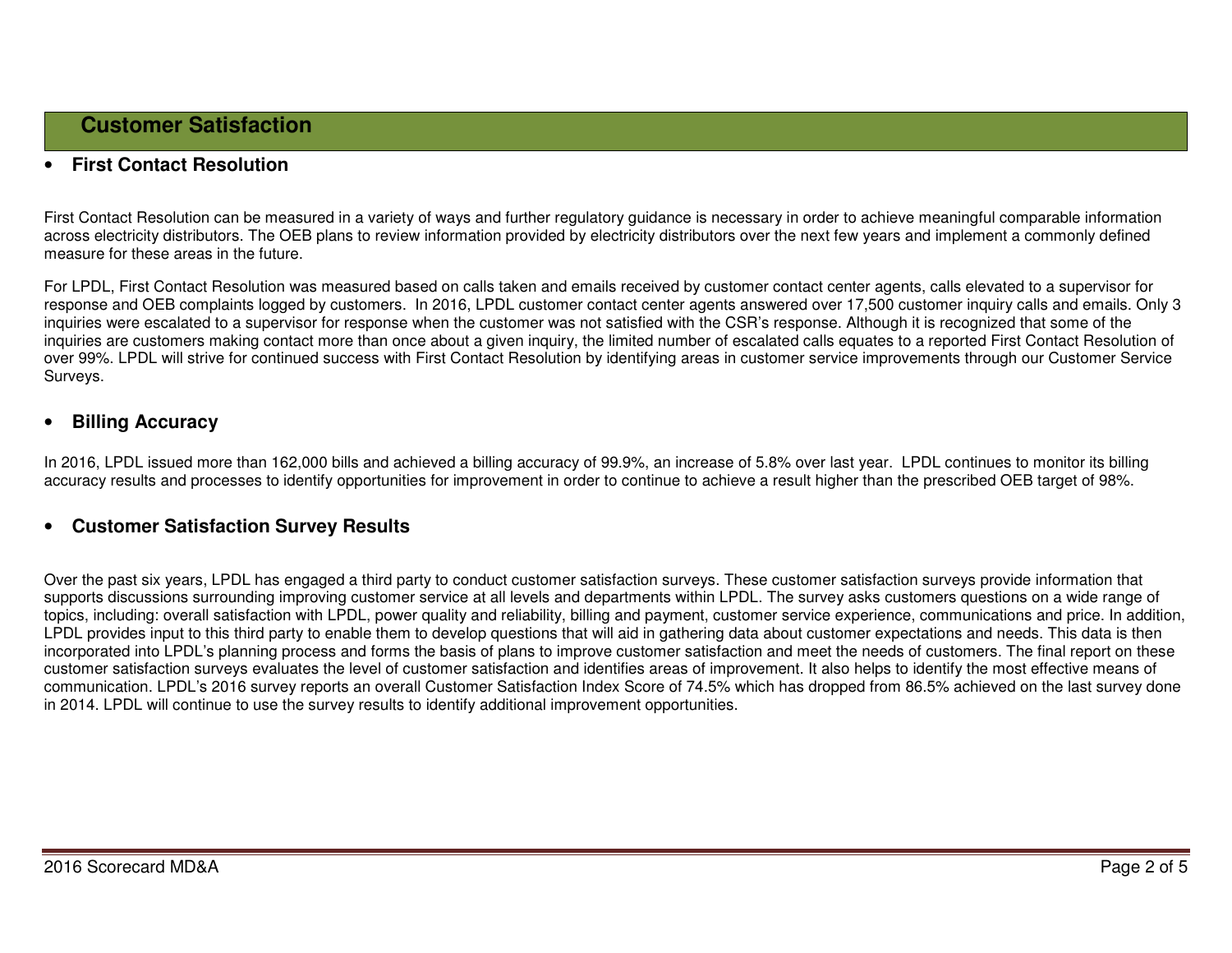### **Safety**

#### •**Public Safety**

#### o**Component A – Public Awareness of Electrical Safety**

A survey is conducted that focuses on public awareness related to electrical incidents involving utility equipment that have most frequently occurred in Ontario in the last decade. The questionnaire has been standardized across the province and consists of 14 questions. LPDL's survey resulted in a Public Safety Awareness Index Score of 82.5% indicating that a large percentage of LPDL's customers are very aware of electrical safety. LPDL plans to see an improvement in this score on the next survey, which is to be conducted in 2018, through customer engagement, school safety presentations and website information.

#### o**Component B – Compliance with Ontario Regulation 22/04**

In 2016, the annual audit was completed by the Electricity Safety Association (ESA) for LPDL. The result of the audit was that LPDL was compliant with Ontario Regulation 22/04 and has been for the past 6 years. LPDL will continue this trend.

#### o**Component C – Serious Electrical Incident Index**

For 2016, LPDL continues its trend for zero Serious Electrical Incidents. LPDL has experienced zero incidents over the past 7 years and is expecting to continue this trend through safety awareness training for staff and public.

### **System Reliability**

#### •**Average Number of Hours that Power to a Customer is Interrupted**

LPDL's average number of hours that power to a customer is interrupted (i.e. duration) of 2.01 in 2016 is an increase from 2015's average of 1.74. This increase can be attributed to severe winter storms in January and December. LPDL's continued investments into new technologies such as SCADA, truck tracking, and mobile devices will continue to maintain our response times and reporting accuracy within the set guidelines. LPDL also has invested in SPIDACALC software that works in conjunction with our construction standards to insure any new capital builds meet the current construction standards. LPDL tree trimming cycle has been enhanced to a 6 year cycle thus maintaining or lowering outages caused by tree contact in our heavily forested service territory.

#### •**Average Number of Times that Power to a Customer is Interrupted**

LPDL's average number of times that power to a customer is interrupted (i.e., frequency) of 0.73 was a decrease from 2015's average of 0.82 but above the 2010-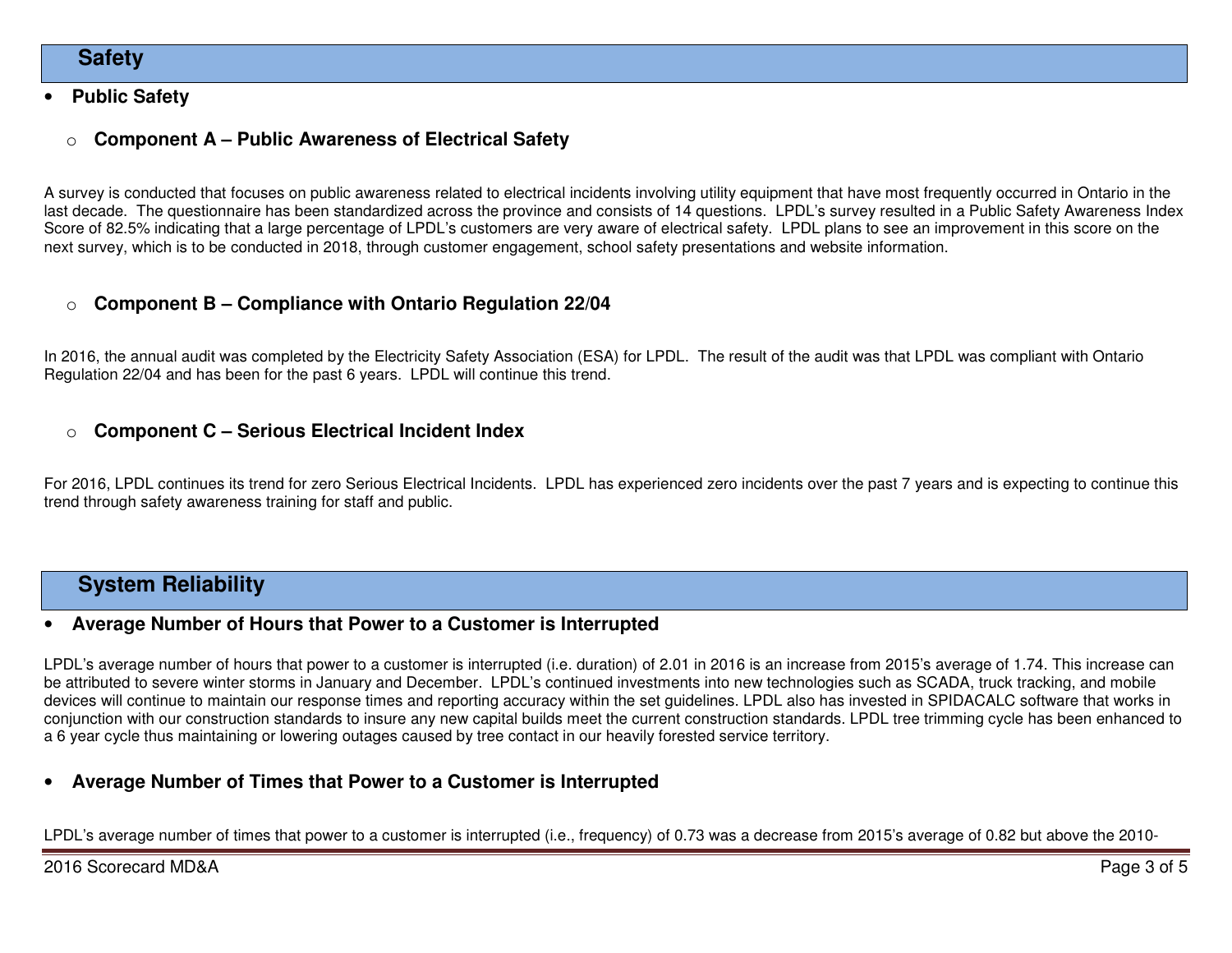2014 average of 0.49 for LPDL. This decline from the 5 year average can be attributed to a few damaging winter storms that occurred in January and December. LPDL will continue investments into new technologies such as SCADA, truck tracking, and mobile devices that will continue to maintain our interruption times and reporting accuracy within the set guidelines. LPDL tree trimming cycle has been enhanced to a 6 year cycle thus maintaining or lowering outages caused by tree contact in our heavily forested service territory. LPDL continues to base its capital projects on customer needs, end of life assets as well as maintaining a safe and reliable delivery of electricity.

### **Asset Management**

#### •**Distribution System Plan Implementation Progress**

LPDL is in the process of preparing its Distribution System Plan. LPDL completes its current capital spending based on the plan filed in its 2013 Cost of Service application.

### **Cost Control**

#### $\bullet$ **Efficiency Assessment**

The total costs for Ontario local electricity distribution companies are evaluated by the Pacific Economics Group LLC on behalf of the OEB to produce a single efficiency ranking. The electricity distributors are divided into five groups based on the magnitude of the difference between their respective individual actual and predicted costs. In 2016, LPDL was placed in Group 3, where a Group 3 distributor is defined as having actual costs within +/- 10 percent of predicted costs. Group 3 is considered "average efficiency" – in other words, LPDL's costs are within the average cost range for distributors in the Province of Ontario. In 2016, 51% (36 distributors) of the Ontario distributors were ranked as "average efficiency"; 28% were ranked as "more efficient"; 21% were ranked as "least efficient". Although LPDL's forward looking goal is to advance to the "more efficient" group, management's expectation is that efficiency performance will not decline. In 2014, LPDL merged with Parry Sound Power, driving up some costs on a one time basis and is now experiencing improved efficiencies in 2016 and onwards.

#### •**Total Cost per Customer**

Total cost per customer is calculated as the sum of LPDL's capital and operating costs and dividing this cost figure by the total number of customers that LPDL serves. The cost performance result for 2016 is \$734/customer which is a 3.0% improvement over 2015, partially due to the synergy savings from the merger with Parry Sound as well as a 0.5% increase in customer count.

LPDL's Total Cost per Customer had been declining in the period 2010 through 2012 due to the efficiency gains in negotiated maintenance costs, billing improvements and lower trouble calls. 2013 saw a larger than normal increase in costs due to abnormal storm activity and multiple incidents as well as increased capital in order to purchase a bucket truck. In 2014 with the merger with Parry Sound Power, LPDL saw an increase in capital spending for a substation in Parry Sound that was a larger than normal capital item. In addition, one-time costs surrounding the merger process were incurred in 2014 and 2015. 2016 experienced a partial year of continued synergy savings and expects that 2017 will normalize costs for both capital and maintenance.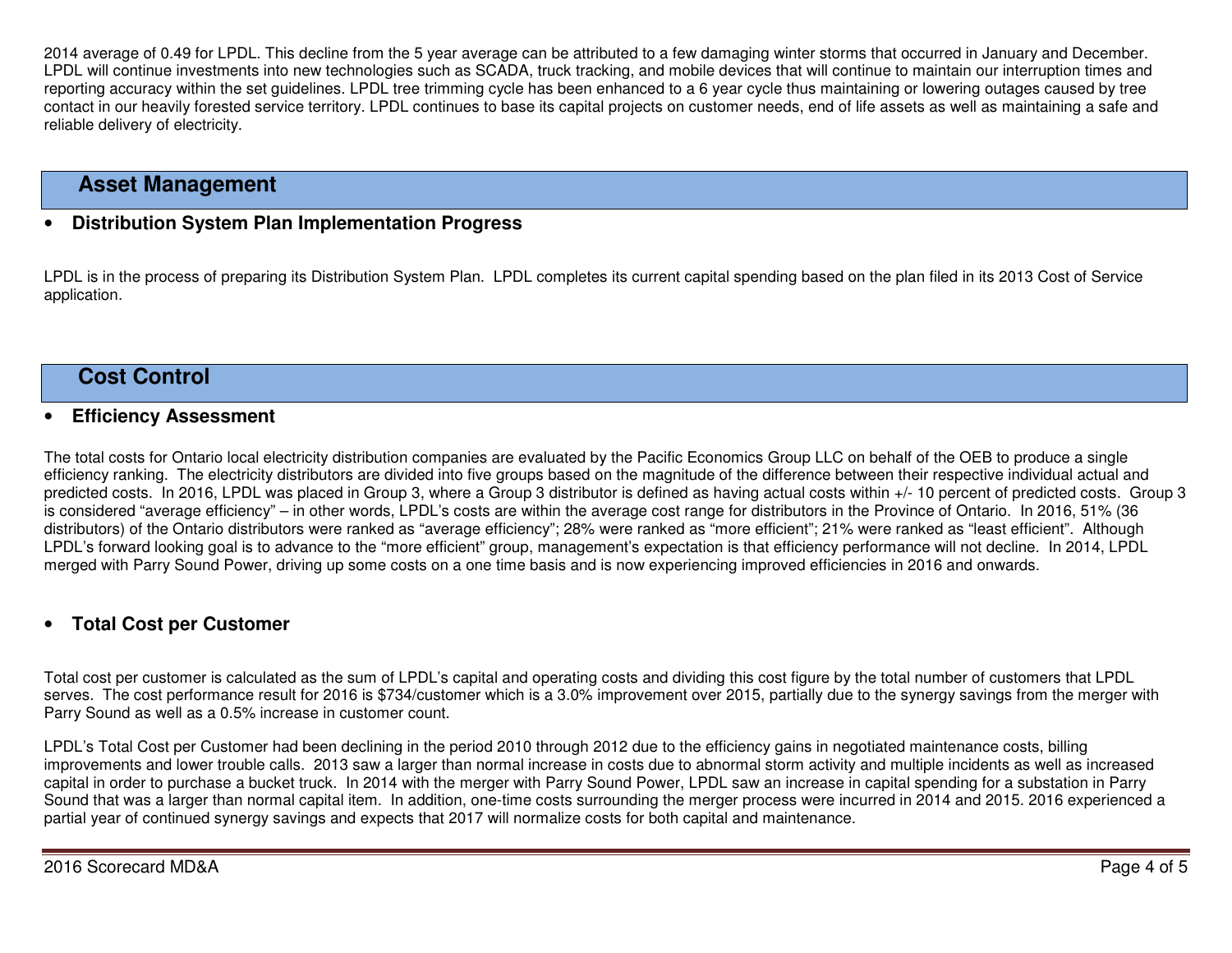## • **Total Cost per Km of Line**

This measure used the same total cost that is used in the Cost per Customer calculation above. The Total cost is divided by the kilometers of line that LPDL operates to serve its customers. LPDL's 2016 rate is \$27,559 per km of line, a 0.2% increase over 2015, a significant reduction in the increase than previous years and well below normal inflationary values. LPDL experienced a low level of growth in its total kilometers of lines due to a low annual customer growth rate. Such a low growth rate has reduced LPDL's ability to fund capital renewal and increased operating costs through customer growth. As a result, Cost per Km of line will increase with inflationary pressures, however, LPDL continues to seek innovative solutions to help ensure cost/km of line remains competitive and within acceptable limits to our customers.

### **Conservation & Demand Management**

#### •**Net Cumulative Energy Savings**

LPDL is pleased to report that it achieved 48.42% of its 2015-2020 net cumulative energy savings by the end of 2016. Our successful achievement was madepossible by the strong and early participation by local commercial customers in our retrofit and energy efficient lighting programs.

### **Connection of Renewable Generation**

#### •**Renewable Generation Connection Impact Assessments Completed on Time**

Electricity distributors are required to conduct Connection Impact Assessments (CIAs) within 60 days of receiving authorization from the Electrical Safety Authority. In 2016, LPDL completed 1 CIA and it was done within the prescribed time limit.

#### •**New Micro-embedded Generation Facilities Connected On Time**

In 2016, LPDL connected 3 new micro-embedded generation facilities (microFIT projects of less than 10 kW) 100% of the time within the prescribed time frame of five business days. The minimum acceptable performance level for this measure is 90% of the time. Our workflow to connect these projects is very streamlined and transparent with our customers. LPDL works closely with its customers and their contractors to tackle any connection issues to ensure the project is connected on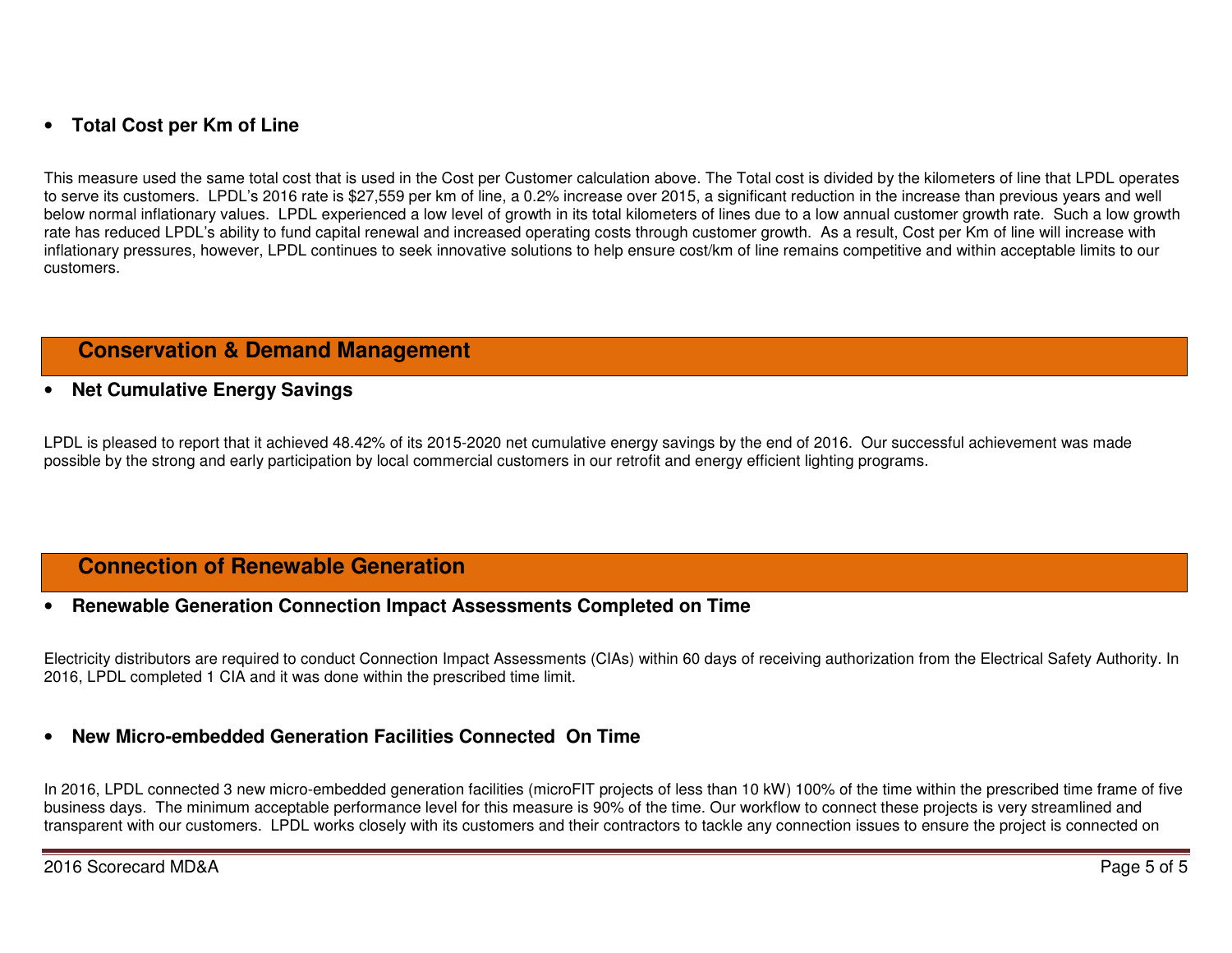### **Financial Ratios**

#### •**Liquidity: Current Ratio (Current Assets/Current Liabilities)**

As an indicator of financial health, a current ratio that is greater than 1 is considered good as it indicates that the company can pay its short term debts and financial obligations. Companies with a ratio of greater than 1 are often referred to as being "liquid". The higher the number, the more "liquid" and the larger the margin of safety to cover the company's short-term debts and financial obligations.

LPDL's current ratio increased from 1.12 in 2015 to 1.70 in 2016 (52% improvement), remaining above the "1" indicator. As indicated in the 2015 Scorecard, LPDL has worked to improve its current ratio through improved receivable and cash management.

#### •**Leverage: Total Debt (includes short-term and long-term debt) to Equity Ratio**

The OEB uses a deemed capital structure of 60% debt, 40% equity for electricity distributors when establishing rates. This deemed capital mix is equal to a debt to equity ratio of 1.5 (60/40). A debt to equity ratio of more than 1.5 indicates that a distributor is more highly levered than the deemed capital structure. A high debt to equity ratio may indicate that an electricity distributor may have difficulty generating sufficient cash flows to make its debt payments. A debt to equity ratio of less than 1.5 indicates that the distributor is less levered than the deemed capital structure.

The indicator of 1.13 is a representation of total debt in relationship to equity. This is over a 200% improvement through improved cash management, cost efficiencies and capital stability.

#### •**Profitability: Regulatory Return on Equity – Deemed (included in rates)**

LPDL's current distribution rates were approved by the OEB and include an expected (deemed) regulatory return on equity of 9.08%. The OEB allows a distributor to earn within +/- 3% of the expected return on equity. When a distributor performs outside of this range, the actual performance may trigger a regulatory review of the distributor's revenues and costs structure by the OEB.

### • **Profitability: Regulatory Return on Equity – Achieved**

LPDL's return achieved in 2016 was 10.86%, within the +/-3% range allowed by the OEB. LPDL achieved returns higher than the deemed rate in 2016 mainly due to higher revenue than forecast, as a result of increased energy consumption; and lower operating costs due to synergy savings from the merger with Parry Sound. LPDL has mitigated the overall real growth in its operating cost base with productivity savings arising from related process improvement initiatives and synergy savings with a larger utility.